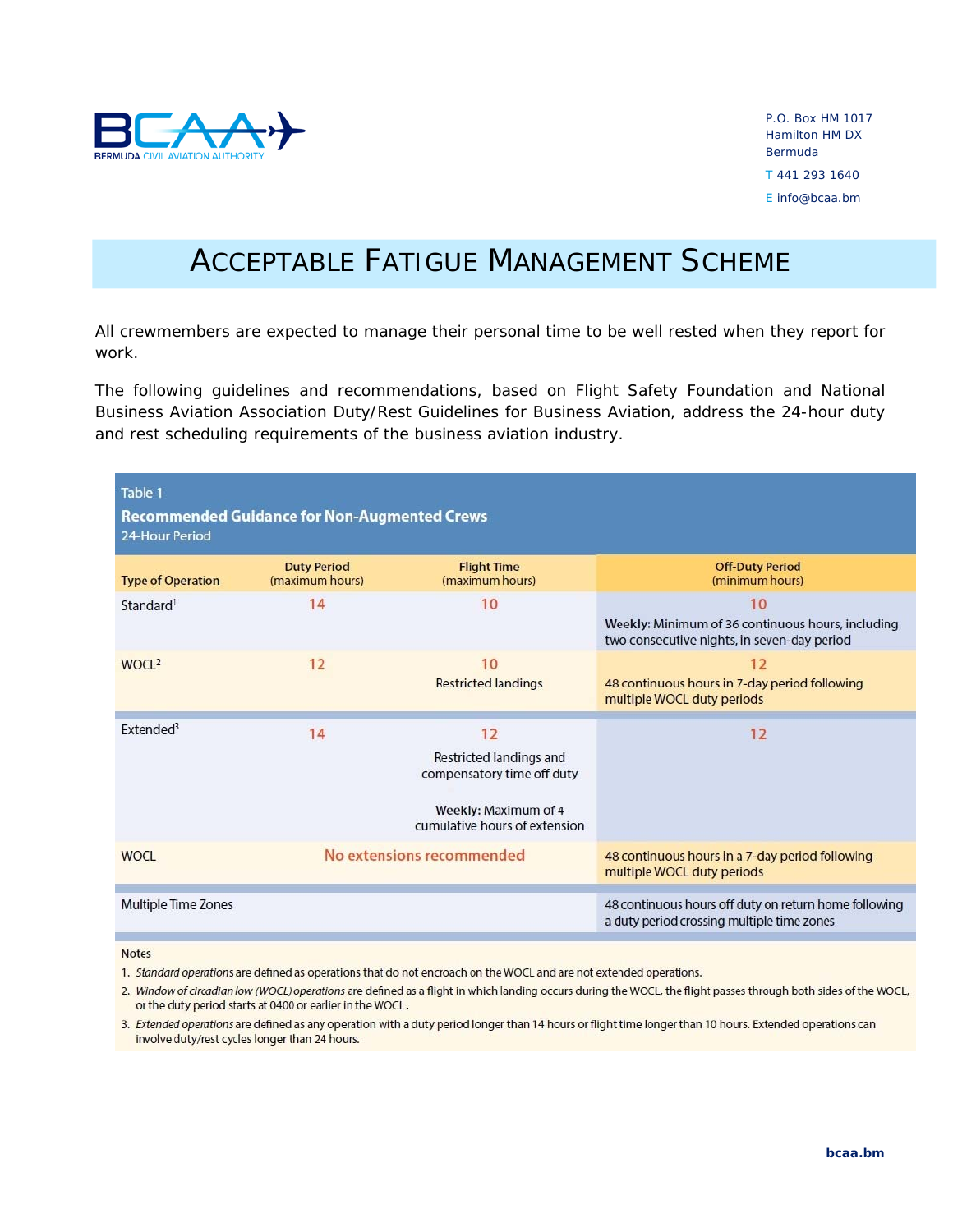| Table 2<br>Recommended Guidance for Augmented <sup>1</sup> Crews<br>24-Hour Period <sup>2</sup> |                                       |                                                                                                      |                                                                                                                |  |  |
|-------------------------------------------------------------------------------------------------|---------------------------------------|------------------------------------------------------------------------------------------------------|----------------------------------------------------------------------------------------------------------------|--|--|
| <b>Type of Operation</b>                                                                        | <b>Duty Period</b><br>(maximum hours) | <b>Flight Time</b><br>(maximum hours)                                                                | <b>Off-Duty Period</b><br>(minimum hours)                                                                      |  |  |
| Reclining seat<br>available for rest                                                            | 18                                    | 16                                                                                                   | 12                                                                                                             |  |  |
| Supine bunk<br>available for rest                                                               | 20                                    | 18<br>Each flight crewmember to have<br>maximum sleep opportunity with<br>a minimum of 4 hours total | 12<br>Maximum of two consecutive duty periods with 18<br>hours off duty after the two consecutive duty periods |  |  |
| WOCL <sup>3</sup>                                                                               | No extensions recommended             |                                                                                                      |                                                                                                                |  |  |
| Multiple time zones                                                                             |                                       |                                                                                                      | 48 continuous hours off duty on return home following a<br>duty period crossing multiple time zones            |  |  |

#### **Notes**

1. Augumented crew is a flight crew that comprises more than the minimum number required to operate the aeroplane so that each crewmember can leave his or her assigned post to obtain in-flight rest and be replaced by another appropriately qualified crewmember.

2. Augmented operations can involve duty/rest cycles longer than 24 hours.

3. Window of circadian low (WOCL) operations are defined as a flight in which landing occurs during the WOCL, the flight passes through both sides of the WOCL, or the duty period starts at 0400 or earlier in the WOCL.

## **Definitions**

*Duty Period* is a period that starts when a crewmember is required by an operator to report for or commence a duty and ends when that crewmember is free from all duties.

*Flight Time* is the total time from the moment an aircraft first moves for the purpose of taking off until the moment it finally comes to a rest at the end of the flight.

*Off Duty Period* is a continuous, defined period of time, subsequent to and/or prior to duty, during which time crewmembers are free of all duties.

*Window of Circadian Low (WOCL)* is best estimated by the hours between 0200 and 0600 for individuals adapted to a usual day-wake/night-sleep schedule. This estimate is calculated from scientific data on the circadian low of performance, alertness, subjective report (i.e., peak fatigue) and body temperature.

*WOCL Operations*: For purposes of scheduling, a common regulatory approach for estimating time zone adjustment is the following. For duty periods that cross three or fewer time zones, WOCL is roughly 0200 to 0600 home-based/domicile time. For duty periods that cross four or more time zones, the WOCL is estimated to remain at home-base/domicile time for the first 48 hours only. After a crewmember remains away more than 48 hours from home-base/domicile, the WOCL is roughly 0200 to 0600 local time.